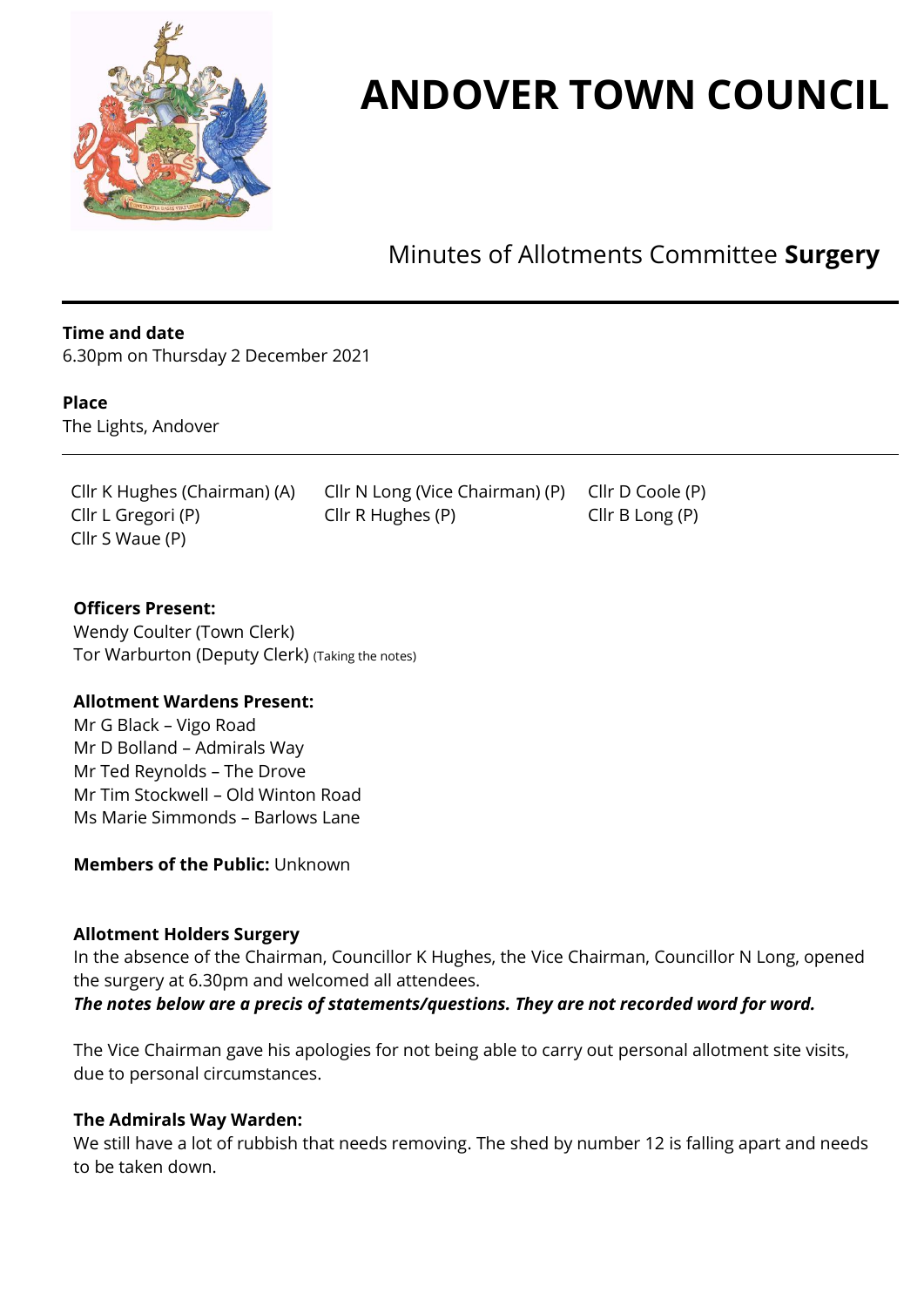## **The Vigo Road Warden:**

There are 4 spare allotments, possibility of 5 later. Non cultivated plots, there are 2 that need a letter. Rubbish still on plot 27B and it's been going on for the last 8 months. Also, there's the hole in the fence, near plots 47A and 47B.

## **The Drove Warden:**

Two points I'd like to raise.

At the last Town Council Committee meeting, it was more than apparent that the theme was the saving of money and how to recoup savings from past agreements. It was suggested that the tenancy agreement is looked at as not being updated for some time. This will incur costs which are not necessary under the current conditions, as the current ones are not being adhered to. It would be a considerate waste of money and time in updating them.

We have a shed, where the tenant has vacated the plot and has not the time to come and clear the rubbish. Yet, sympathy has reigned and he has been given more time. That's a quarter of the year gone and he has no intention of doing anything, so why haven't the rules been implemented.

My second point is the Warden's report is not mentioned in the Allotment Offices' report. Would it be of interest of how many reports have been received between meetings and what action is taken as a guide. Numbers of reports received during that period and what actions have been taken. i.e., noncultivation, termination and tenancy agreement non-compliant. I feel the wardens are part of the Allotment structure and the reports should be acted upon.

## **Vice Chairman's Response:**

During this Committee meeting I will be asking that the Rules & Regulations go onto the Committee Work Programme, for it to be updated. Hopefully that will answer some of your questions at a later date.

## **Councillor L Gregori:**

A very good point has been raised about management information. One of the problems with allotments is that we don't seem to get a lot of management information. The issue of non-cultivated plots, it creates a problem for those people who are cultivating their plots. It also causes a problem for the Council as we have a waiting list for plots.

## **Vice Chairman's Response:**

Non cultivation will be under the terms and conditions of the tenancy agreements and we can update that at the time we review it.

# **The Old Winton Road Warden:**

I have two questions:

Has the Council considered having the toilets available for only part of the year, i.e., March to October?

Have the Officers of the Town Council had training for the running of allotments? The website for the Andover Town Council, is not very informative for plot holders or anybody wanting to take out a plot.

## **Vice Chairman's Response:**

I recommend we look at Salisbury Council's website as its very informative.

# **Vigo Road Tenant:**

If you're suggesting a newsletter, for growing tips etc why don't you ask the plot holders from various sites.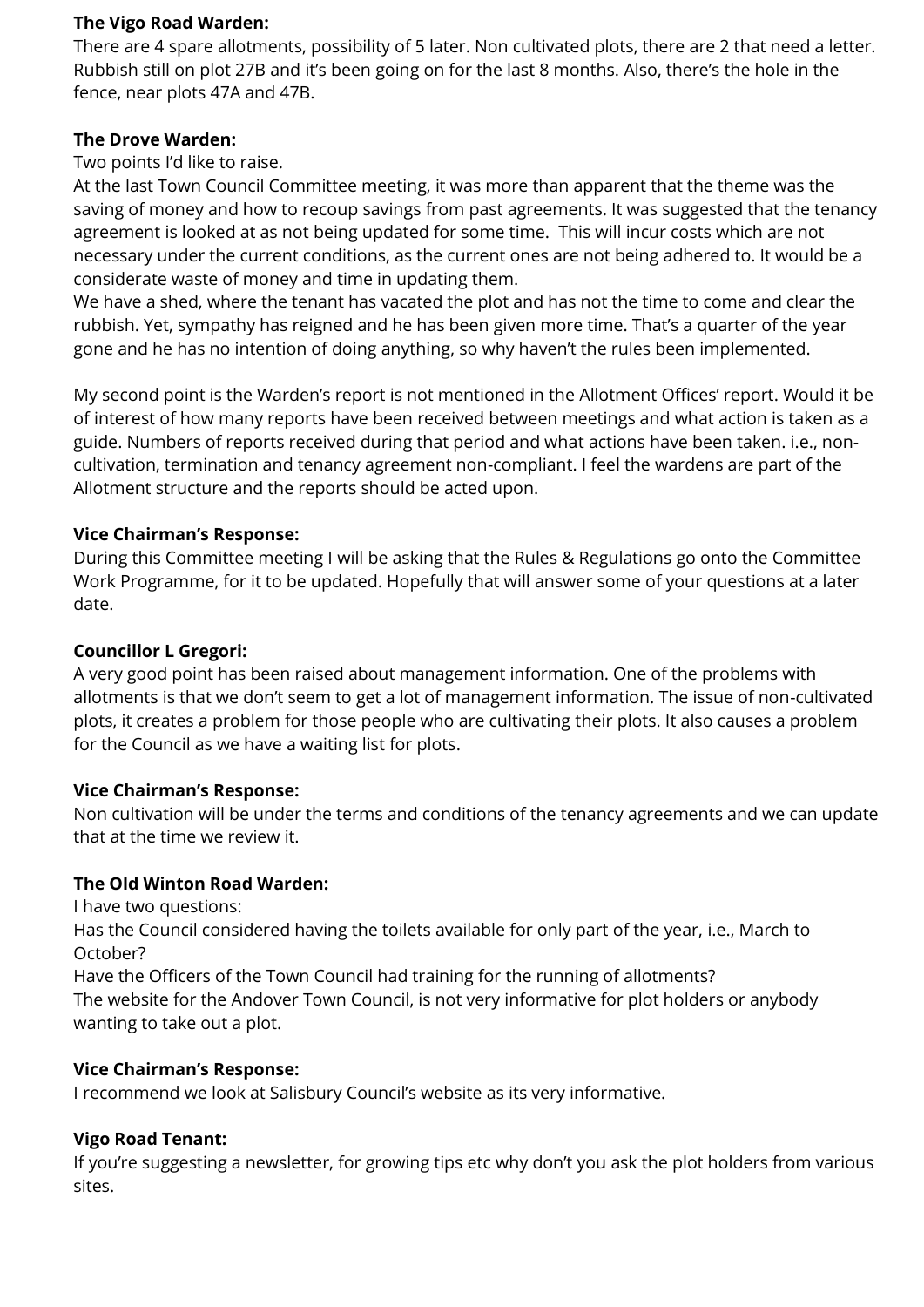# **Vice chairman's Response:**

Maybe we could add newsletter consideration at the end of the meeting as well.

## **The Barlows Lane Warden:**

We used to have a newsletter with the previous Allotment officers. They were very good but realistically they were time consuming, as I know the Allotment Officers were very busy. I would like to know what is happening with the contractor? Apparently, we are on the list down at Barlows Lane, to have some vacant plots that badly need attention, plots 23, 24, 72a, 83b. We also have plot 58 but the contractor couldn't find it. If he had my contact number, I could have told him exactly where it was. I think there is an issue with getting the contractors to visit the sites.

## **Vice Chairman's Response:**

Now that we have those plot numbers, we can try to arrange for someone in the next few months to visit those plots and see what can happen. I'm happy to visit them myself also.

The Vice Chairman closed the surgery at 6.46pm.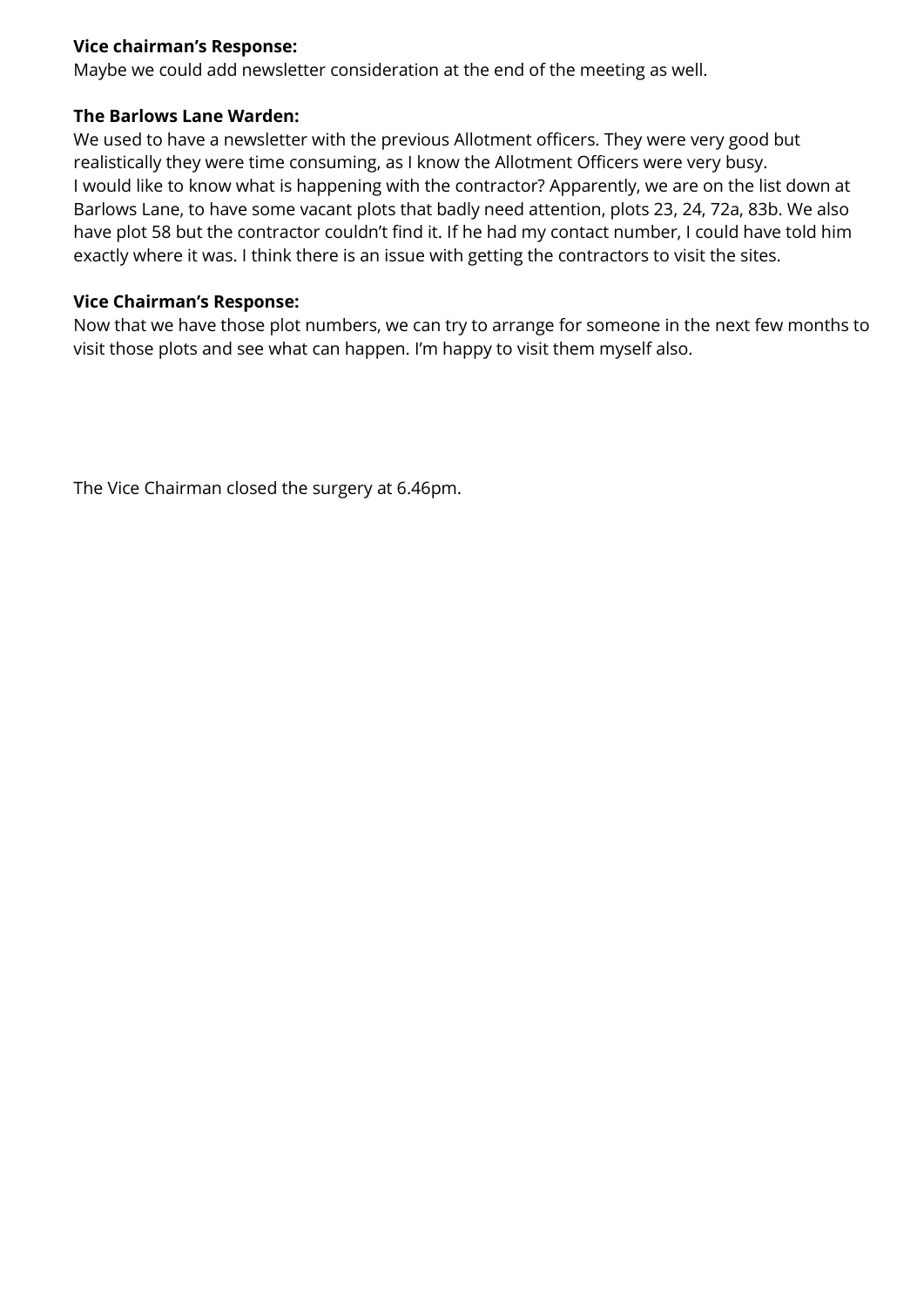

# **ANDOVER TOWN COUNCIL**

Minutes of Allotments Committee

## **Time and date** 6.47pm on Thursday 2 December 2021

#### **Place**

The Lights, Andover

Cllr S Waue (P)

Cllr K Hughes (Chairman) (A) Cllr N Long (Vice Chairman) (P) Cllr D Coole (P) Cllr L Gregori (P) Cllr R Hughes (P) Cllr B Long (P)

## **Officers Present:**

Wendy Coulter (Town Clerk) Tor Warburton (Deputy Clerk) (Taking the Minutes)

## **Allotment Wardens Present:**

Mr G Black – Vigo Road Mr D Bolland – Admirals Way Mr Ted Reynolds – The Drove Mr Tim Stockwell – Old Winton Road Ms Marie Simmonds – Barlows Lane

**Members of the Public:** Unknown

## **AC 042/12/21 APOLOGIES FOR ABSENCE**

Apologies were received and accepted for Councillor K Hughes.

# **AC 043/12/21 DECLARATIONS OF INTEREST**

There were no Declarations of Interest in relation to any item on the agenda.

# **AC 044/12/21 MINUTES**

It was proposed by Councillor L Gregori and seconded by Councillor S Waue that the Minutes of the Allotment Committee Meeting held on Thursday 4 November 2021 be signed by the Chairman as a correct record.

A vote was taken which was unanimous.

**RESOLVED: That the Minutes of the Allotment Committee Meeting held on Thursday 4 November 2021 be signed by the Chairman as a correct record.**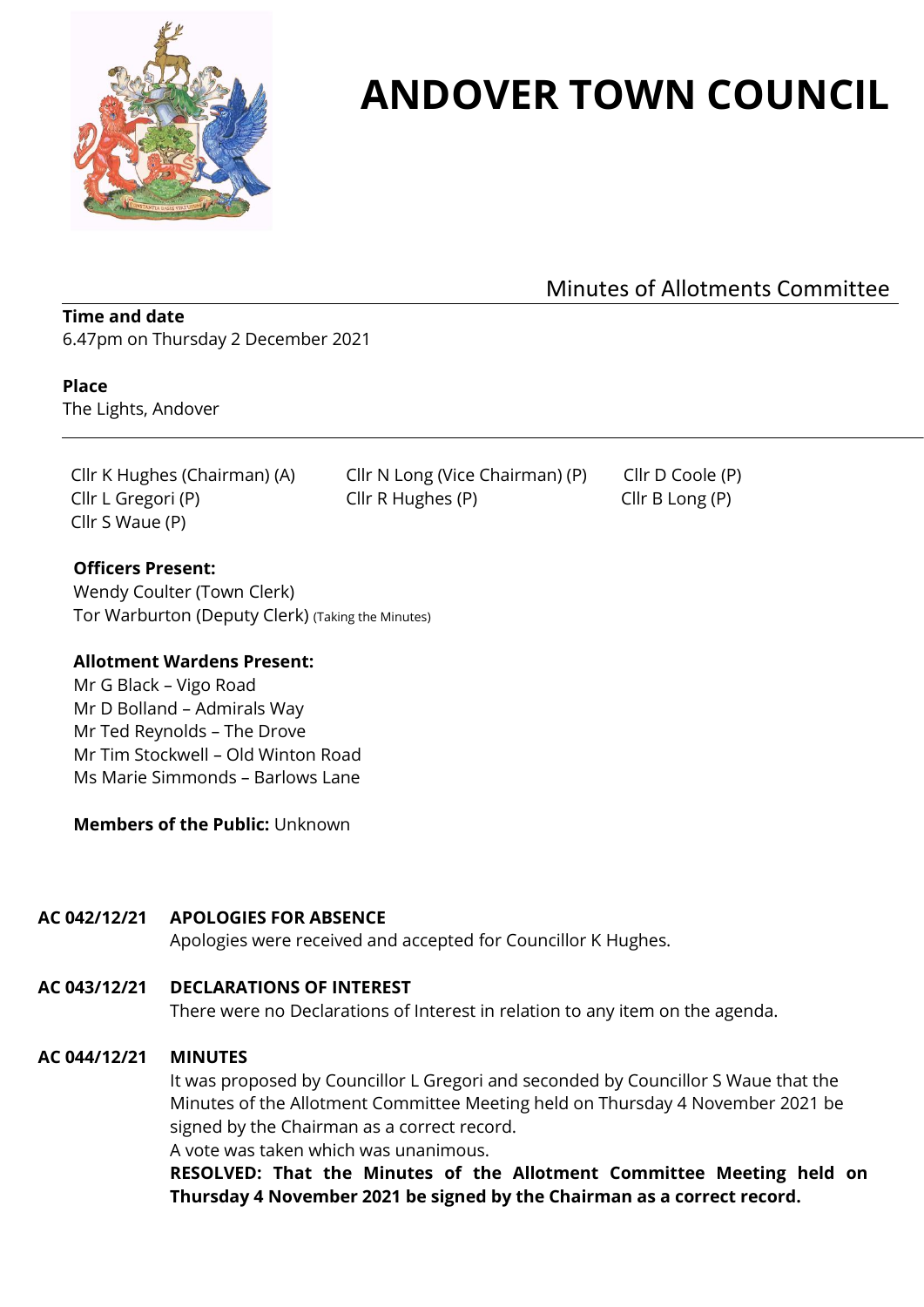## **AC 045/12/21 PUBLIC PARTICIPATION**

# *The notes below are a precis of statements/questions. They are not recorded word for word.*

## **Member of Public 1:**

I read a lot about how allotments and how they are only for around 500 residents, even some Councillors make this very negative remark. No wonder residents complain about money being spent with such an attitude coming out of the Andover Town Council. How about the Andover Town Council put in a more positive spin on the allotments? They could use the line "The allotments we provide are a great resource of the town. They support over 500 families, providing fresh fruit and veg along with improving mental health and lowering the impact of climate change."

## **Councillor S Waue:**

There are a couple of questions from someone outside the Parish who have family inside the Parish.

- 1. Will more warden involvement in obtaining quotes be a possibility? I read this on page 14 and it may be frustrating for allotment holders, as we had the fence issue in June 2021 and the contractor could not find it.
- 2. It's encouraging that we are going to invite tenders on the website. Will the allotment holders be told about this so they can perhaps encourage trades people to come along and help shimmy things along?

## **Vice Chairman's response:**

Thank you. I think it is on the agenda tonight where we will be discussing about putting something on the front page of the website, asking people to put their names forward for quotes for work. We will be advertising the work we need, so hopefully we can get people to do some of that work that way.

#### **AC 046/12/21 UPDATE ON OX DROVE ALLOTMENTS**

Members noted the Ox Drove Allotment site was ready for allocation of plots and that Councillor N Long had volunteered to show the potential allotment holder plot, until a warden can be found.

## **AC 047/12/21 UPDATE ON PICKET TWENTY ALLOTMENTS**

Members noted that handover of the Picket Twenty Allotment site was due to complete in or around the end of February 2022.

## **AC 048/12/21 UPDATE ON AUGUSTA PARK ALLOTMENTS**

Members noted that Officers and Members had attended the site on 16 November 2021. The site had been cleared. It had been confirmed that the access path down the middle of the plot will be 2 meters wide. Another meeting would be scheduled to see the plots marked out.

## **AC 049/12/21 UPDATE ON ALLOTMENT PLOT UPTAKE**

Members noted the updated report on the allocation of allotment plots and the waiting lists. It was suggested that going forward the number of eviction notices and noncultivation letters be reported based on per site. It was also noted that the waiting time on the waiting lists had reduced significantly and that plots that have become vacant this year are being rented out to people that have only been on the waiting list in the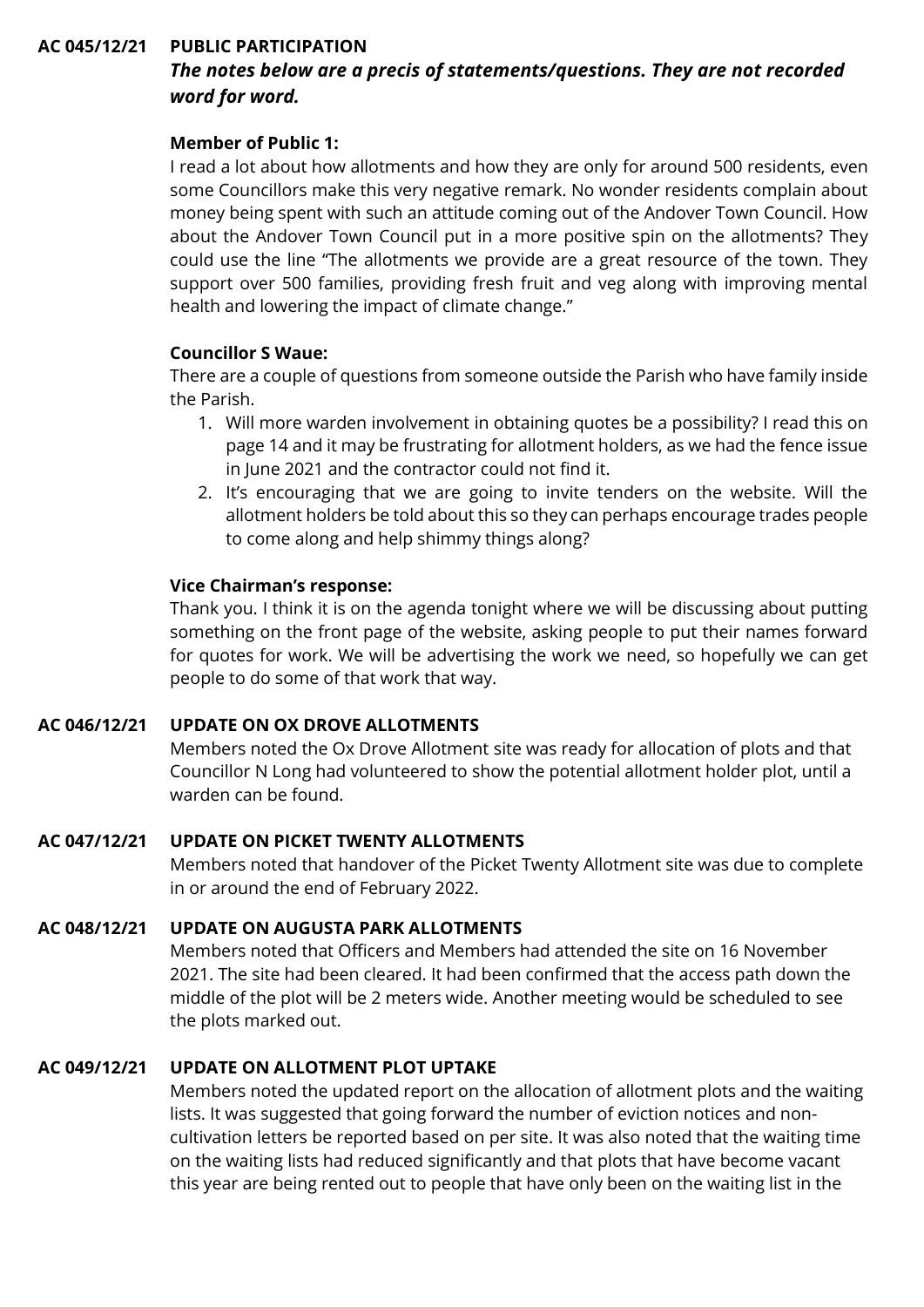same year or since the end of 2020. The Vice Chairman expressed his thanks to the Allotment Officer for producing the report.

## **AC 050/12/21 UPDATE ON WARDENS' MEETINGS**

Members discussed the proposed Wardens Terms of Reference that was drawn up at the last Warden meeting.

An amendment to point 6 was made to include a caveat with the wording "where possible."

A suggestion was made that the honorarium of £50 paid to the wardens on an annual basis, should be increased.

It was proposed by Councillor L Gregori and seconded by Councillor N long that the honorarium of £50 paid to the wardens on an annual basis, be increased to £60 per annum.

A vote was taken:

FOR – 5, AGAINST – 1, ABSTENTIONS – 0

# **RESOLVED: That the honorarium of £50 paid to the wardens on an annual basis, be increased to £60 per annum.**

It was proposed by Councillor L Gregori and seconded by B Long that the Terms of Reference for Allotment Wardens, subject to the amendments being made, be accepted.

A vote was taken:

FOR – 5, AGAINST - 1, ABSTENTIONS - 0

**RESOLVED: That the Terms of Reference for Allotment Wardens, subject to the amendments being made, be accepted.**

# **AC 051/12/21 RULES AND REGULATIONS (POLY TUNNELS)**

Members considered some suggested wording for the Rules and Regulations regarding polytunnels.

An amendment to the last paragraph of section 3.6 Buildings was suggested, to read as, "In the event of exceptional weather conditions tenants are expected to make sure that any buildings on their plots are made secure. They should not be constructed using hazardous material (e.g. asbestos)."

A member of the public requested to ask a question.

It was proposed by Councillor N Long and seconded by Councillor S Waue that the Standing Orders be suspended.

A vote was taken which was unanimous.

## **RESOLVED: That the Standing Orders be suspended.**

The Member of public asked the Members of the Allotment Committee, how did they propose to police the Rules & Regulations on polytunnels, as there were many different ways of fixing them to the ground. What will the Town Council accept?

The Vice Chairman advised that sensible precautions would need to be taken,

particularly when securing the polytunnel into the ground. Most polytunnels come with legs that would be dug into the ground, the plastic would be dug into a trench and you have stool pins which go over the bars to hold them down.

Vigo Road Warden advised that summer would be the best time of the year to erect a polytunnel, due to the ability to stretch and pull them with the sun's heat on them.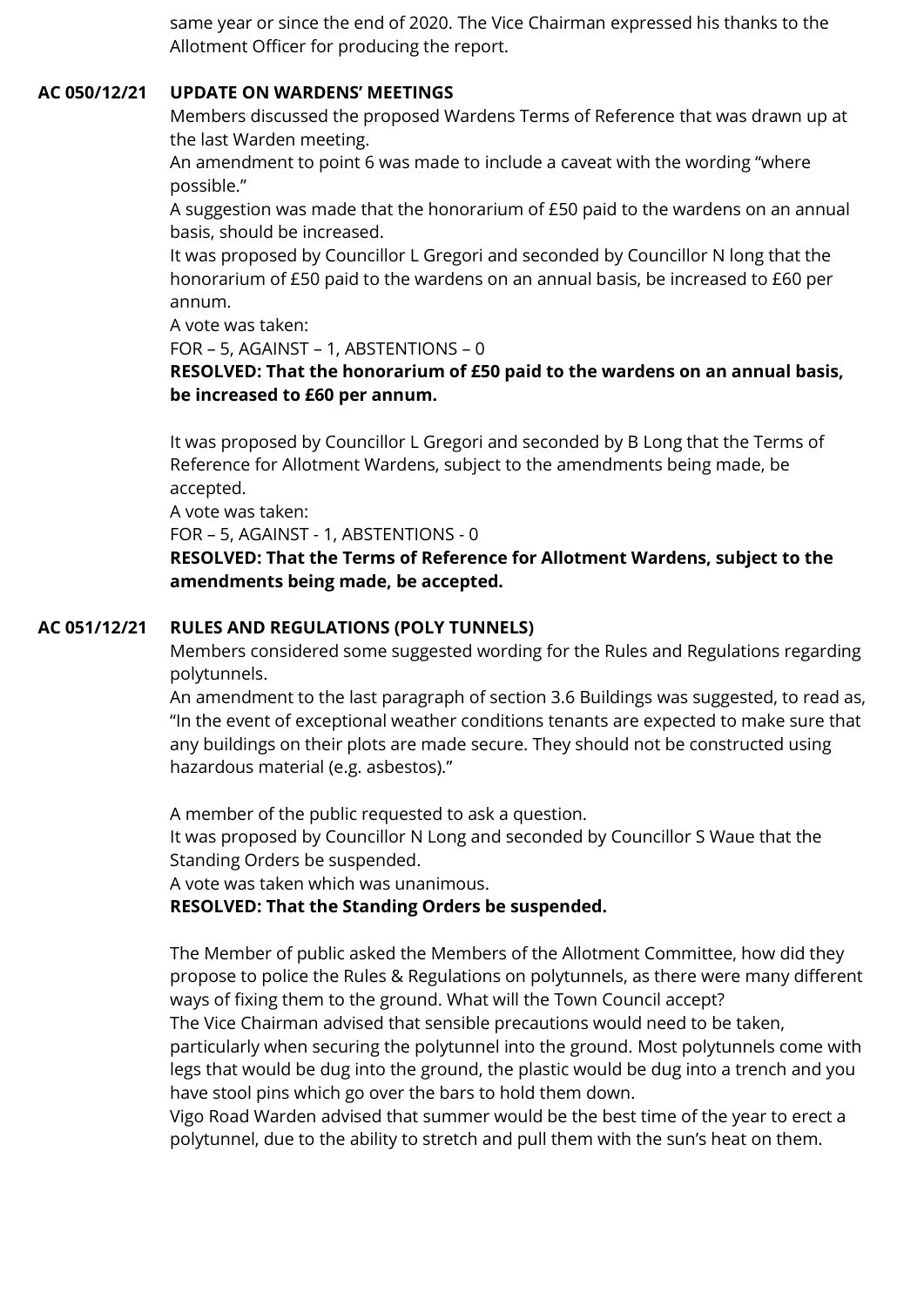It was proposed by Councillor N Long and seconded by Councillor S Waue that Standing Orders be reinstated.

A vote was taken which was unanimous.

**RESOLVED: That Standing Orders be reinstated.**

Members agreed that the key factor was ensuring that tenants understood exactly what they were liable for.

A suggestion was made to send the updated Rules and Regulations for polytunnels out to the allotment holders. Officers advised that to minimise costs, a notice could be put on the noticeboard and an email could be sent out for clarification purposes, pointing the reader to the Town Council website.

It was proposed by Councillor B Long and seconded by Councillor L Gregori that the Rules and Regulations for the polytunnels subject to the amendments being made, be accepted and approved.

A vote was taken which was unanimous.

**RESOLVED: That the Rules and Regulations for the polytunnels subject to the amendments being made, be accepted and approved.**

# **AC 052/12/21 ALLOTMENT PRICE INCREASE 2023**

Members considered increasing the allotment rental for the invoice year 2023, which would be included in the budget for 2023-2024. Members were also reminded that the Town Council was legally required to give 1 years notice of price increases from the annual invoice date.

A point was raised that the current Allotment Rules and Regulations state only 28 days' notice was required. The Vice Chairman asked the Proper Officer to clarify this point. The Proper Officer clarified that the Allotments Act of 1922 stated that as the landlord, the Town Council can give notice to quit at 12 months. The law also states that the tenant has to agree the increase in the price. If they have to agree that, they have to be given the opportunity to end their tenancy and the Town Council would have to agree a new tenancy with them. If it stated that that tenancy was for a year, then that meant the Town Council would have to give the tenant a years' notice.

A suggestion was made of a 10% increase, taking into consideration inflation and contractor costs. Members were also reminded of other factors that could influence the increase percentage, which included less toilet facilities, reduction in grass cutting frequency and pest control. Members were reminded that the allotment tenants must be consulted with prior to any increase in tenancy fees. It was agreed that Officers would initiate a consultation process.

It was proposed by Councillor N Long and seconded by Councillor R Hughes that to delegate Officers to construct a process for managing allotment rent increases moving forward.

A vote was taken which was unanimous.

# **RESOLVED: That to delegate Officers to construct a process for managing allotment rent increases moving forward.**

Members continued the discussion of the percentage of allotment price increase. It was commented that in 11 years there had been a 26% increase in prices overall and that a 10% increase could be considered as a starting point.

It was proposed by Councillor L Gregori and seconded by Councillor R Hughes that as placeholder for the 3-year Budgets, an annual increase of 10% on the allotments be put in from invoice year 2023 onwards.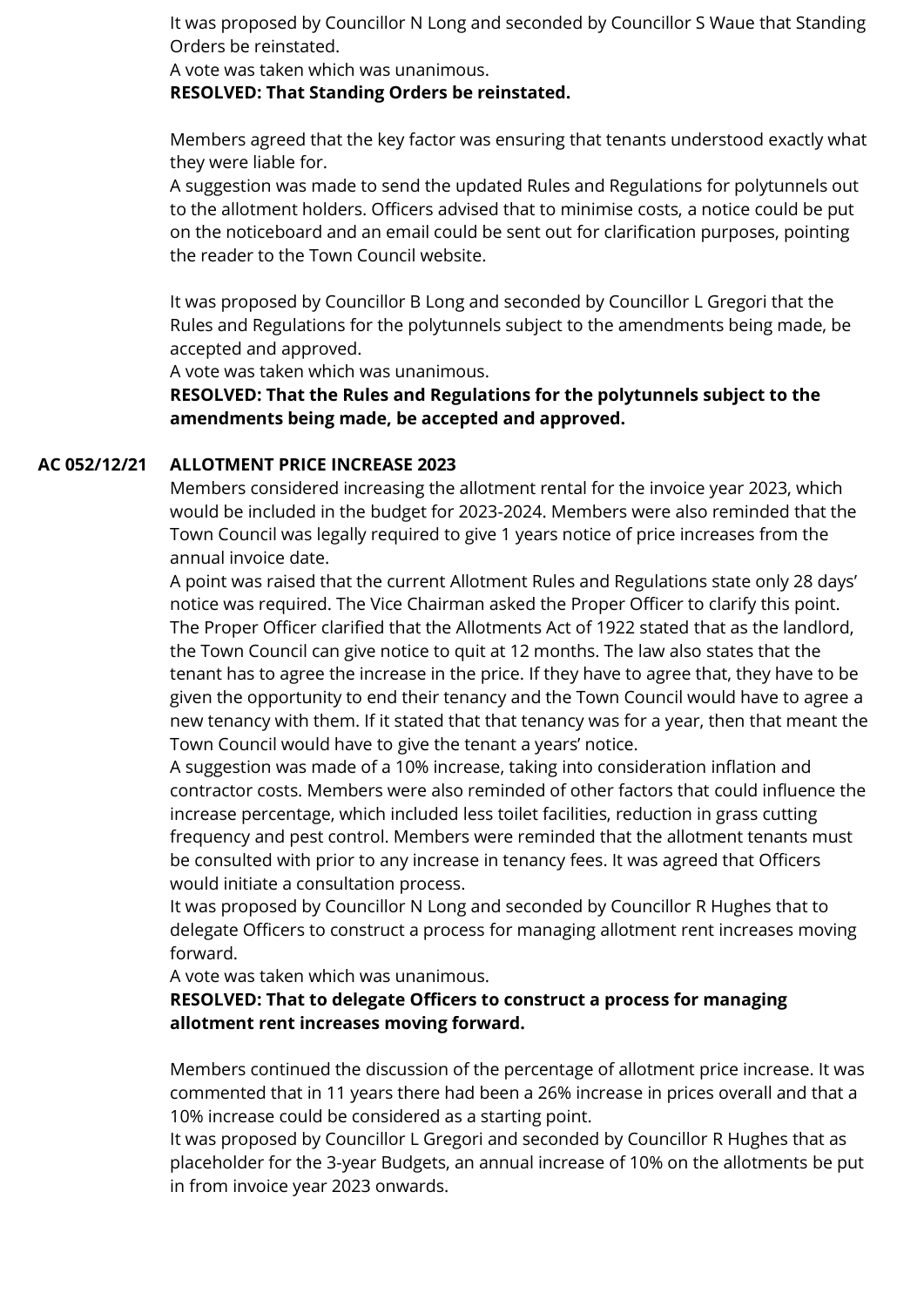A vote was taken:

FOR – 5, AGAINST - 1 , ABSTENTIONS - 0

**RESOLVED: That as placeholder for the 3-year Budgets, an annual increase of 10% on the allotments be put in from invoice year 2023 onwards.**

# **AC 053/12/21 PADLOCKS FOR EACH SITE WITH SEPARATE KEYS**

It was noted that the agenda incorrectly showed costings to replace the combination locks on all the Allotment sites. It should have included the 3 new Allotment sites only. It was felt this item required revisiting.

It was proposed by Councillor D Coole and seconded by Councillor S Waue that Officers look at the specifications for the 3 padlocks for the new sites with full costings and include time management and present a report at a future Allotment Committee meeting.

A vote was taken which was unanimous.

**RESOLVED: That Officers look at the specifications for the 3 padlocks for the new sites with full costings and include time management and present a report at a future Allotment Committee meeting.**

# **AC 054/12/21 ALLOTMENT OFFICERS REPORT**

Members noted the Officers' report. Councillor L Gregori gave his thanks to the Officers for the report.

# **AC 055/12/21 COMMITTEE WORK PROGRAMME**

The following items were requested to be added to the Committee Work Programme:

- To review the tenancy of non-Andover residents
- Allotment Rules and Regulations
- Best Kept Allotment Competition
- Bee Keeping Policy Tenants response
- Toilets Survey
- Rent Increase proposal update
- Pest Controller

# **AC 056/12/21 DATE OF THE NEXT MEETING**

Members noted that the next Allotment Committee meeting would take place on **Thursday 3 February 2022**, at **The Lights, Andover,** starting at **6.30pm.**

# **AC 057/12/21 EXCLUSION OF THE PRESS AND PUBLIC**

It was proposed by Councillor B Long and seconded by Councillor R Hughes that the Members of the Press and Public be excluded from the Meeting at Agenda Items 17 & 18 due to the confidential nature of the Items regarding contractual information and Confidential Staffing matters, Ref Section 11 of LG & HA 1989. A vote was taken which was unanimous.

**RESOLVED: That the Members of the Press and Public be excluded from the Meeting at Agenda Items 17 & 18 due to the confidential nature of the Items regarding contractual information and Confidential Staffing matters, Ref Section 11 of LG & HA 1989.**

# **CONFIDENTIAL**

**AC 058/12/21 CONTRACTORS**

**Andover Town Website 'Contracts section':**